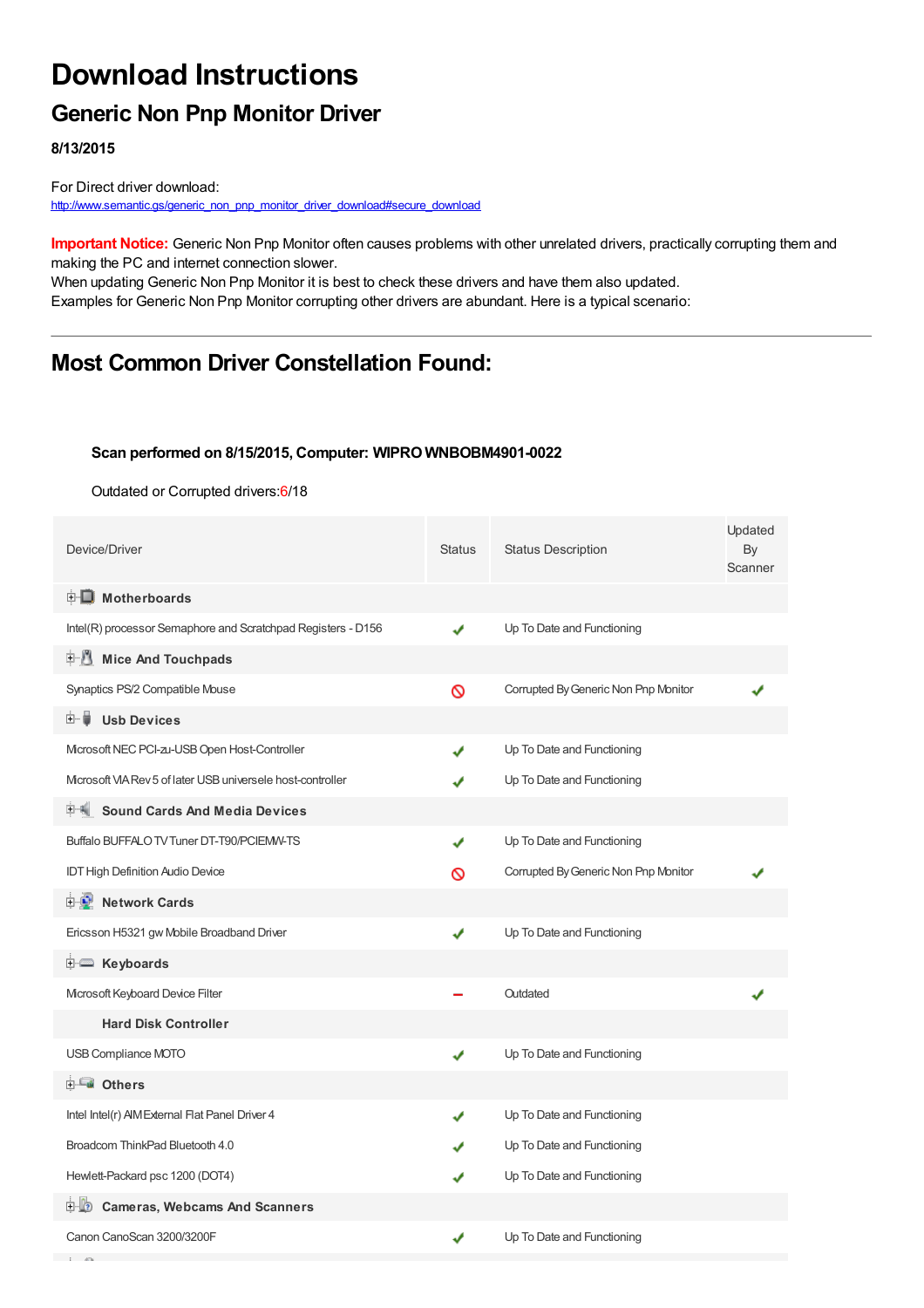| <b>中書 Video Cards</b>                         |   |                                      |  |
|-----------------------------------------------|---|--------------------------------------|--|
| Intel Standard VGA Graphics Adapter           | ര | Corrupted By Generic Non Pnp Monitor |  |
| input Devices                                 |   |                                      |  |
| Sony Sony Firmware Extension Parser Device    |   | Outdated                             |  |
| <b>E-TP</b> Port Devices                      |   |                                      |  |
| Prolific Prolific USB-to-Serial Bridge (COM6) | ✔ | Up To Date and Functioning           |  |
| <b>E</b> Monitors                             |   |                                      |  |
| Sony Digital Flat Panel (1024x768)            | ര | Corrupted By Generic Non Pnp Monitor |  |
| <b>E-Mobile Phones And Portable Devices</b>   |   |                                      |  |
| <b>Acer NOKIA</b>                             |   | Up To Date and Functioning           |  |

# **Generic Non Pnp Monitor Driver Models:**

| <b>Driver Model</b>                              | <b>Original</b><br><b>Upload Date</b> | Last<br><b>Modification</b> | <b>Driver File</b>                          | File<br>Size | <b>Most Compatible</b><br><b>Computer Model</b> | <b>Availabilty To</b><br>Scanner |
|--------------------------------------------------|---------------------------------------|-----------------------------|---------------------------------------------|--------------|-------------------------------------------------|----------------------------------|
| Generic Non Pnp Monitor 8/17/2014<br>81.12.181.1 |                                       | 8/8/2015                    | eevuv-81.12.181.1.exe                       |              | 170kb NEC DT000024,                             | ✔                                |
| <b>Generic Non Pnp Monitor</b><br>21.1739        | 11/9/2014                             | 8/5/2015                    | generic_non_pnp_monitor-<br>21.1739.exe     |              | 29kb Sony VPCZ130GB,                            | ✔                                |
| Generic Non Pnp Monitor 8/14/2014<br>62608       |                                       | 8/3/2015                    | generic_non_pnp_monitor-<br>62608.exe       |              | 139kb NEC Express5800/TM700,                    | ✔                                |
| Generic Non Pnp Monitor 10/21/2014<br>72437      |                                       | 8/7/2015                    | generic_non_pnp_monitor-<br>72437.exe       |              | 146kb NEC PC-VK25MXZCC,                         | ✔                                |
| Generic Non Pnp Monitor 8/2/2014<br>71.1893      |                                       | 8/12/2015                   | generic non pnp monitor-<br>71.1893.exe     | 59kb         | Toshiba Dynabook T350/56AB,                     | ✔                                |
| Generic Non Pnp Monitor 1/5/2015<br>1.13327      |                                       | 8/12/2015                   | hmsh-1.13327.exe                            |              | 203kb HPHPd530 SFF,                             | ✔                                |
| Generic Non Pnp Monitor 2/5/2015<br>161.181.12   |                                       | 8/6/2015                    | generic_non_pnp_monitor-<br>i61.181.12.exe  |              | 190kb HPGX611AA-ABA m8300f,                     |                                  |
| Generic Non Pnp Monitor 1/14/2015<br>4221.12     |                                       | 8/8/2015                    | generic_non_pnp_monitor-<br>4221.12.exe     |              | 138kb Lenovo 2876AR1,                           | ✔                                |
| Generic Non Pnp Monitor 11/13/2014<br>V73220     |                                       | 8/10/2015                   | generic_non_pnp_monitor-<br>v73220.exe      |              | 104kb NEC PC-MY21AESED983,                      | ✔                                |
| Generic Non Pnp Monitor 11/5/2014<br>2.11.1301.1 |                                       | 8/3/2015                    | generic_non_pnp_monitor-<br>2.11.1301.1.exe |              | 103kb IBM2673CU6,                               |                                  |
| Generic Non Pnp Monitor 12/14/2014<br>2.11.1449  |                                       | 8/6/2015                    | generic non pnp monitor-<br>2.11.1449.exe   |              | 120kb IBM6221PMG,                               |                                  |
| Generic Non Pnp Monitor 1/28/2015<br>32082       |                                       | 8/6/2015                    | generic non pnp monitor-<br>32082.exe       | 82kb         | Packard Bell EasyNote_MT85-M-<br>008FR          | J                                |
| Generic Non Pnp Monitor 9/6/2014<br>Q401.163     |                                       | 8/10/2015                   | generic non pnp monitor-<br>q401.163.exe    |              | 135kb Toshiba Dynabook CX/45H,                  | ✔                                |
| Generic Non Pnp Monitor 10/11/2014<br>J63990     |                                       | 8/8/2015                    | generic_non_pnp_monitor-<br>i63990.exe      |              | 143kb HPPS225AA-ABEt835.es,                     | ✔                                |
| Generic Non Pnp Monitor 12/20/2014<br>E23833     |                                       | 8/10/2015                   | generic_non_pnp_monitor-<br>e23833.exe      | <b>187kb</b> | Buympc DES0024C USOG<br>ClientPro 375 G,        | ✔                                |
| Generic Non Pnp Monitor 9/8/2014<br>1.131.186    |                                       | 8/7/2015                    | $-1.131.186$ .exe                           | 75kb         | IBM818388J,                                     | ✔                                |
| Generic Non Pnp Monitor 8/5/2014<br>M63963       |                                       | 8/9/2015                    | pun-m63963.exe                              | 25kb         | Sony VGN-NS328J,                                |                                  |
| Generic Non Pnp Monitor 12/12/2014<br>72027      |                                       | 8/12/2015                   | generic non pnp monitor-<br>72027.exe       |              | 177kb HPHP ENVY TS 17 Notebook PC,              |                                  |
| Generic Non Pnp Monitor 10/12/2014<br>1.12698    |                                       | 8/8/2015                    | qv-1.12698.exe                              |              | 56kb HP20-a218d,                                | ✔                                |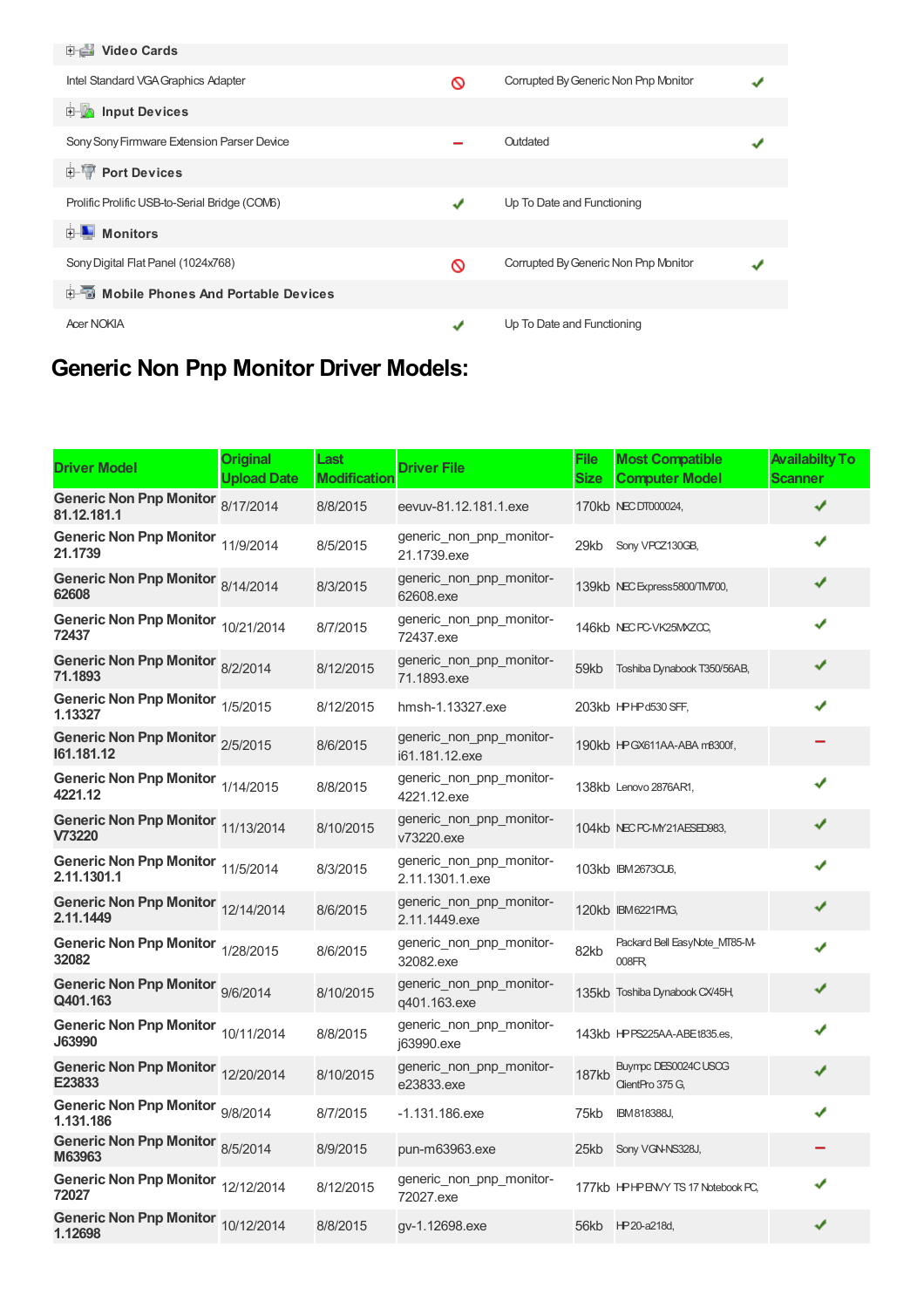| Generic Non Pnp Monitor 10/27/2014<br>21.12.139  | 8/12/2015 | generic non pnp monitor-<br>21.12.139.exe  |       | 166kb HPRC520AA-ABU m7590.uk,                      |   |
|--------------------------------------------------|-----------|--------------------------------------------|-------|----------------------------------------------------|---|
| Generic Non Pnp Monitor 9/2/2014<br>322.12.17    | 8/10/2015 | generic_non_pnp_monitor-<br>322.12.17.exe  |       | 159kb HP500-129,                                   | ✔ |
| Generic Non Pnp Monitor 9/26/2014<br>M22.198     | 8/5/2015  | generic non pnp monitor-<br>m22.198.exe    |       | 124kb Lenovo 7360W78,                              |   |
| Generic Non Pnp Monitor 9/23/2014<br>8402.17     | 8/8/2015  | generic non pnp monitor-<br>8402.17.exe    | 45kb  | Toshiba Dynabook Qosmo<br>T851/D8EB.               | ✔ |
| Generic Non Pnp Monitor 11/29/2014<br>K63376     | 8/9/2015  | generic_non_pnp_monitor-<br>k63376.exe     | 27kb  | HPVT626AA-AB1HPE-170k.                             | ✔ |
| Generic Non Pnp Monitor 8/10/2014<br>L71.1247    | 8/6/2015  | ksadk-l71.1247.exe                         |       | 147kb Toshiba Dynabook CX/45H,                     |   |
| Generic Non Pnp Monitor 12/15/2014<br>N61.141.16 | 8/8/2015  | generic non pnp monitor-<br>n61.141.16.exe | 75kb  | <b>IBM818388J.</b>                                 | √ |
| Generic Non Pnp Monitor 9/14/2014<br>Y31.11.169  | 8/7/2015  | r-y31.11.169.exe                           |       | 128kb IBM ThinkPad R32,                            | ✔ |
| Generic Non Pnp Monitor 10/17/2014<br>R3022.18   | 8/12/2015 | generic_non_pnp_monitor-<br>r3022.18.exe   | 173kb | Cybernet Manufacturing CyberMed<br>N <sub>19</sub> |   |
| Generic Non Pnp Monitor 11/8/2014<br>41.1399     | 8/5/2015  | generic_non_pnp_monitor-<br>41.1399.exe    | 20kb  | Lenovo 4236SUS,                                    | ✔ |
| Generic Non Pnp Monitor 1/19/2015<br>41.1029     | 8/9/2015  | generic non pnp monitor-<br>41.1029.exe    |       | 148kb Toshiba Dynabook EX/56LWH,                   | √ |

### **Typical Driver constellation for scanned computers:**

### **Data derived from 927 scans made on these 566 computers from 1/1/2015 to 7/31/2015:**

Fujitsu FMVTE90YD, KOHJINSHA APERA Series, Packard Bell IMEDIAMC 8236, IBM ThinkPad R51, Sony VGN-NS110D, Panasonic CF-19KHRC62M, Grupo@Sitre NOMADA\_s1300,NECNECPOWERMATES8310-2001, Biostar TP55,Compaq NY487AA-AB0 CQ2229TW,HPHPd330 uT,HPG5406f, Fujitsu ESPRIMOE7935, IBM Eserver xSeries 346-[8840ECY, NEC PC-MY18ABZE4, Dell Vostro 3555, LGLE50-23SK, Fujitsu M6VCG, HP PL499AA-UUZt760.ch, DakTech DTGM5, Lenovo 2689PZG, NECPC-VY22SRFEJEUL, PanasonicCF-52VADBYFG, Acer TM7520,NECPC-VJ22ERNCHTLB, Sharp PC-MMSeries, PanasonicCF-53JJCZY1M, IBYTEUDPGN ANDROS-I36L, Fujitsu FM/XD1W92Z, HP KX614AA-B1Aa6502.g, Packard Bell IMEDIAJ9004, Compaq EC516AA-ABH SR1519NL NL530, HP RZ433AA-ABV a6031.me, HPKJ417AA-AB4 s3480d, ODMV10IL, ASUS Z9PE-D16 Series, Panasonic CF-30CWQAZBM, NEC PC-LS450JS6W, HPKJ401AA-aba A6437C, Sharp PC-MMSeries, HPP6-2455eb, NEC PC-LL750FS1SR, PCSMARTPTI1010, Packard Bell IXTREME 6238, Notebook MIM2270, Acer Aspire 1425P, HP HP Compaq nw8240, Sony VPCW221AX, PanasonicCF-18KH2ZXBC,Haier T68 Series, SonyVPCEB15FA, PanasonicCF-Y2FW7AXS, Packard Bell IXTREMEMC9740,Notebook W310CZ/CZ-T, LGMB500-S.F7IBPL, SonyVGN-NS31ST\_S, ICP/ IEi IMBA-Q454, IBM8172KMG, ASUSG70S, Samsung 305E4A/305E5A/305E7A, SonyVPCF11A4E,Gigabyte Z68MA-D2H-B3, Fujitsu FMVXD1W92Z, LGX140-AAS11B1, HPEP187AA-UUZt3319.ch, Lenovo 4236SUS, Sony VGN-S45C S, LGR380-AP6BK, SOTEC WG Series, Lenovo 7484WWY, Acer TravelMate 3290, LGR1-GLMMA3,Compaq P8657F-ABASR1000VNA510,GatewayMX6422, Toshiba SATELLITEC50-A-1HX, VMware VMware7,1, Lenovo ThinkCentre A70z, HCL Infosystems IGL 1701CT, Toshiba Dynabook T350/36AB, IBM8213WCM, Medion E5218, HP AX351AW#ABA, Lenovo 1S1680036940055, Lenovo ThinkCentre M70e, Olidata H8DA8/H8DAR, HP KX781AV-ABJ p6120jp, LGA510-U.AESGE2, NEC RND51048395, HP GS210AA-ABV dx2290MT, WIPRO WIV37455-1080, Sony VPCF13WFX, Lenovo 7663V2L, Panasonic CF-SX2JE4DS, Epson PPVME220, Lenovo ThinkPad X300, Lenovo Lenovo G470, Fujitsu FMMB14BR, Fujitsu FMLRD7N24, Fujitsu FMXD1W92Z, Compaq EJ284AA-ABF SR1622FR FR540, IBM ThinkPad X31, HP G5360fr-m, IBM8113WV1, ARIMA W651DI, IBMIBMSystem x3350 -[4193E5G, IBM8171Z5S, IBM2373ZTS, SonyVGN-TZ3RMN\_N, LGR590-PR70K, Packard Bell Imedia S3270, SonyVPCEB48FJ,HPG5406f, Exper ACTIVEDEX144, IBMEserver xSeries 235 -[8671KAX,GatewayNX200X, SonyPCG-FX33S\_BP,Compaq VT606AA-AKL CQ3275L, Samsung 305E4A/305E5A/305E7A, IBM818944U,HP700-090eg, ByteSpeed ByteSpeed Laptop UT40, MSI ThirdWave Corporation Prime Series, Lenovo 00P3799, Panasonic CF-19FDGCFWG,HPHPPavilion 6700 Notebook PC, Toshiba Dynabook EX/33JK, PanasonicCF-Y4HW2AXS,HP3082, LGP1-JACKE, IBM8189WB2,HPKQ260AA-AC4 a6540b, Packard Bell Ixtreme i7650, MSIGE620, Fujitsu FMVXD4NJ4Z, PanasonicCF-19THR65Q2, ToshibaQosmio F60-10L, BenQJoybookR55v, Biostar GF8200C M2+, Sony VGN-FE41ZR, HP AY633AA-ABA p6313w, Lenovo ThinkPad SL300, Acer TravelMate 8372, HP RY869AA-ABA m8067c, HP P6-2440ef, Sony Vgnsz483, IBM6221PMG, ASUS 1015BX, HP HP d230 MT, Sony VGN-FW41E\_H, Fujitsu FMVA42EWB, Toshiba SATELLITE U50-A, HP GQ538AA-ABD a6214.de, Sony SVE15129CGB, Toshiba SATELLITEL850-1M6, LGR580-UP75K, SonyVPCF13NFX, SonyVGN-UX50, Toshiba Satellite C660-2KF,HPHPCompaq 4000 Pro SFFPC, ASUS U24E, IBM Lenovo ThinkServer TD200 -[38173GG, MSI MS-9179, HP GG692AA-ABZ s3130.it, Compaq P8654S-ABA S3000V NA110, Sony VPCCW2VFX, ARIMA W651DI, Gateway MX6422, Lenovo ThinkPad T400s, Dell Inspiron 3531, Sony VPCF136FX, HP HP Pavilion dv9000 NoteBook PC, HP Presario C500, Packard Bell OneTwo S3221,HPDF162A-ABHT160, Medion P7618,HPP7-1010esm, Intel GrossePoint, ICP/ IEi KINO-945GSE, Fujitsu FMVF58CMW, IBMThinkCentre A52, Seneca U53131, Toshiba SATELLITEPROT130,NECPC-MK33LLZZUFJF,NECPC-MY28AAZ75, LGLM60-15166L,HPP8264A-ABF761, KOBIANPI845GVM,HPDW225A-ABE t475.es, SonyVGN-FW41E\_H, PanasonicCF-Y2FW7AXS, IBM1872W5A, Intel SBD2B014, Mitsubishi CX32VLZJTSBH,Grupo@Sitre NOMADA\_s1300,HPHPd330 ST, HPPL499AA-UUZt760.ch,GatewayGT5228J,HPDV6 - 3206AX, SonyVGN-NS38M\_W,HPES116AA-B14 m7480.be, SonySVS13A15GDB, Toshiba SATELLITEC850- A821,HPPS512AA-ABAa815,NECPC-LG17FWTGG, Biostar Hi-Fi B85S3, Lenovo ThinkPad T61, Lenovo ThinkStation E31,Gigabyte P35-S3, SonyVPCW21Z1E, Intel S3420GPV, Compaq Workstatio, HP Pavilion ze2000, ACTION MONTANA W7HP, LG RD410-L.ADA3E2, ODMV10IL, Intel GrossePoint, Compaq PN124AA-ABU SR1219UK GB440, LG LE50-23SK, NEC PC-GV267VZDL, Acer TM7520, Seneca Pro300475, Dell OptiPlex 9020, HP HP 14 Notebook PC, HP HP PRO 6200 MT PC, Lenovo 6075Y5X, Sony VGN-TT1, ASUS P5K-VM/S, ByteSpeed BYTESPED, ByteSpeed BYTESPED, Gateway M-6888u, Toshiba Dynabook R634/E25K, Panasonic CF-51PFDDEBM,HPHPPavilion zd7000A, Fujitsu FMVNP8A7, LGRD580-E.ADE1BF2,HPPS282AA-ABZm1280.it, Lenovo 6088W5B,Gigabyte M1028E,CASPER CASPERPRO, Lenovo ThinkPad X200 Tablet, HP FJ377AA-ABF a6538.f, Toshiba SATELLITE L850-1R7, NEC PC-MY18XAZE1XTA, Biostar TP55, Lenovo ThinkCentre A63,HPHPPavilion dv6-6128ca, WIPROWIV52B55-0007, Lenovo ThinkPad X60s,NECExpress5800/56Xd [N8000-566C, Lenovo ThinkPad W510, Fujitsu D3161-B1, Toshiba Satellite C870-DMK, Sony VGN-Z17GN B, HP Pavilion ze4500, HP HP Compaq nx6125, Sony SVS1312AJA, Toshiba NB300-10D, NEC PC-VW970BS, HP HPE-375a, SonyPCG-K35,Compaq DA309A-B14 6540. BE910, Toshiba SATELLITEC855-1LC, SAMSUNP580, Acer Aspire 8730G, ECSBAT-MINI, SonyVGN-FE51B\_H, IBM 18445GU, SonyVGX-TP1E,NECPC-VJ26MLZCB, Fujitsu FMVNFD80N,HPHPE-310t, Toshiba DynabookREGZAPCD732/T7FW,HPG5148it-m, IBM2888WRS,HP EC619AA-ABYa1130.dk, PanasonicCF-18KHHEBLL, Toshiba Dynabook EX/33JK,HPHPPavilion dv9600 Notebook PC, VIAKM400/A-823x, IBM6221RYU,NEC VERSAE6301 RNF61113695,NECPC-VY20AED5MFA5, LGE500-G.ABBTZ, IBM8084W2J,Dell Studio 1745,HPPW665AA-ACJ a815i, Seneca Pro234499, Sony VPCEB33FG, Fujitsu FMVXNN481Z, INVESTRONICAP60, PanasonicCF-19KDR01CE, Toshiba Dynabook T350/36AB, Lenovo 57125694, Toshiba Dynabook BX/31L2, Zoostorm 7010-0064E, Fujitsu FMVLRB50P,HP810-019eb, Lenovo ThinkPad T410s, Lenovo 2876AR1, Fujitsu FMVD7BF010, Intel LC-92T10, Fujitsu FMVXNLHD2A, IBMPHILIPS, IBYTE AS471100, LGP1-JACKE, MSI IR-7529, Lenovo ThinkCentre M82, Lenovo 20BECTO1WW, Fujitsu FMV5NUBKH8, Seneca Pro64601, Lenovo 20AMS05C00,HPPavilion ze5700,HP23-b030ef, Lenovo 8927W1L, Fujitsu D2804-A1,HPRX865AA-ABUt3705.uk, SonyVGN-FW54E,HPM7640n-ABAm7640, Sony VGN-FE18GP,HPKJ325AA-ABGa6440a, SonyVPCW126AG, Toshiba SATELLITEL870-150, Lenovo 10385DG,HPFJ454AA-AC4 s3620b, Lenovo 9349W1R, Pcs PRODiiGY915GV, ECS945GTY-M,HPHPHDX16 Notebook PC,HPKE485AA-UUZm9145.ch,HPPresario V5000, Fujitsu PRIMERGYTX100 S2,HPHP2000-150CA Notebook PC, HP ProLiant WS460c Gen8 WS Blade, Sony VGN-SZ670N, NEC PC-VY16GWZR4, Toshiba Dynabook R732/E25HR, Seneca Pro76566, Fujitsu FM/TX95SD, HP P6-2475eo, Sony VPCCW1MFX, ASUS U24E, NEC PC-LL700GD, Sony VGN-Z91DS, ACTION MONTANAW7HP, Toshiba TECRAA2, Apple Macmini1,1, Sony VGN-FW5ZRF\_H, HP KN283AA-ABMs3445la, Panasonic CF-W4GW9AXP, Sony VGN-TZ47FN, HP KZ848AAR-ABA a6510t, HP P1017A-ABE7945, Acer TravelMate P455, Dell PowerEdge R905, Gateway 06DT048, SAMSUN 3570R/370R/470R/450R/510R/4450RV, Sony VPCEB1E1E, Gateway 710 2900330, Notebook MIM2290,